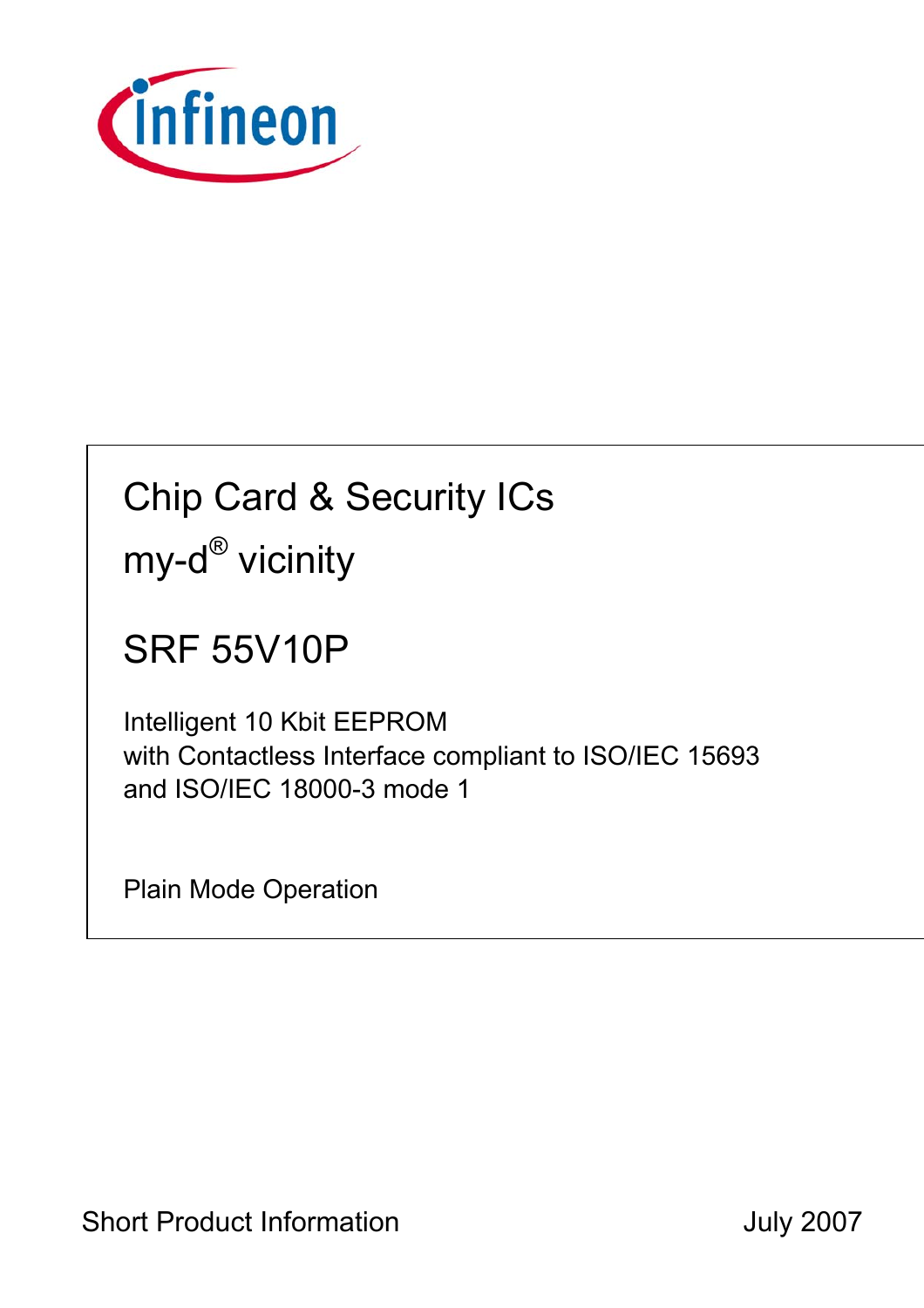| <b>SRF 55V10P Short Product Information</b> |                                        |                                              | Ref.: SRF55V10P ShortProductInfo 2007-06.doc |  |  |
|---------------------------------------------|----------------------------------------|----------------------------------------------|----------------------------------------------|--|--|
|                                             |                                        | Revision History: Current Version 2007-07-02 |                                              |  |  |
| Previous Releases: 2002-07-30               |                                        |                                              |                                              |  |  |
| Page                                        | Subjects (changes since last revision) |                                              |                                              |  |  |
|                                             | Editorial changes                      |                                              |                                              |  |  |

| <b>Important:</b> For further information please contact: |  |
|-----------------------------------------------------------|--|
| Infineon Technologies AG in Munich, Germany,              |  |
| Chip Card & Security ICs,                                 |  |
| Fax +49 (0)89 / 234-955 9372                              |  |
| E-Mail: security.chipcard.ics@infineon.com                |  |

**Published by Infineon Technologies AG, CC Applications Group D-81726 München © Infineon Technologies AG 2007 All Rights Reserved.** 

#### **To our valued customers**

We constantly strive to improve the quality of all our products and documentation. We have spent an exceptional amount of time to ensure that this document is correct. However, we realise that we may have missed a few things. If you find any information that is missing or appears in error, please use the contact section above to inform us. We appreciate your assistance in making this a better document.

#### **Attention please!**

The information herein is given to describe certain components and shall not be considered as warranted characteristics.

Terms of delivery and rights to technical change reserved.

We hereby disclaim any and all warranties, including but not limited to warranties of non-infringement, regarding circuits, descriptions and charts stated herein.

Infineon Technologies is an approved CECC manufacturer.

#### **Information**

For further information on technology, delivery terms and conditions and prices please contact your nearest Infineon Technologies Office in Germany or our Infineon Technologies Representatives world-wide (see address list).

#### **Warnings**

Due to technical requirements components may contain dangerous substances. For information on the types in question please contact your nearest Infineon Technologies Office.

Infineon Technologies Components may only be used in life-support devices or systems with the express written approval of Infineon Technologies, if a failure of such components can reasonably be expected to cause the failure of that life-support device or system, or to affect the safety or effectiveness of that device or system. Life support devices or systems are intended to be implanted in the human body, or to support and/or maintain and sustain and/or protect human life. If they fail, it is reasonable to assume that the health of the user or other persons may be endangered.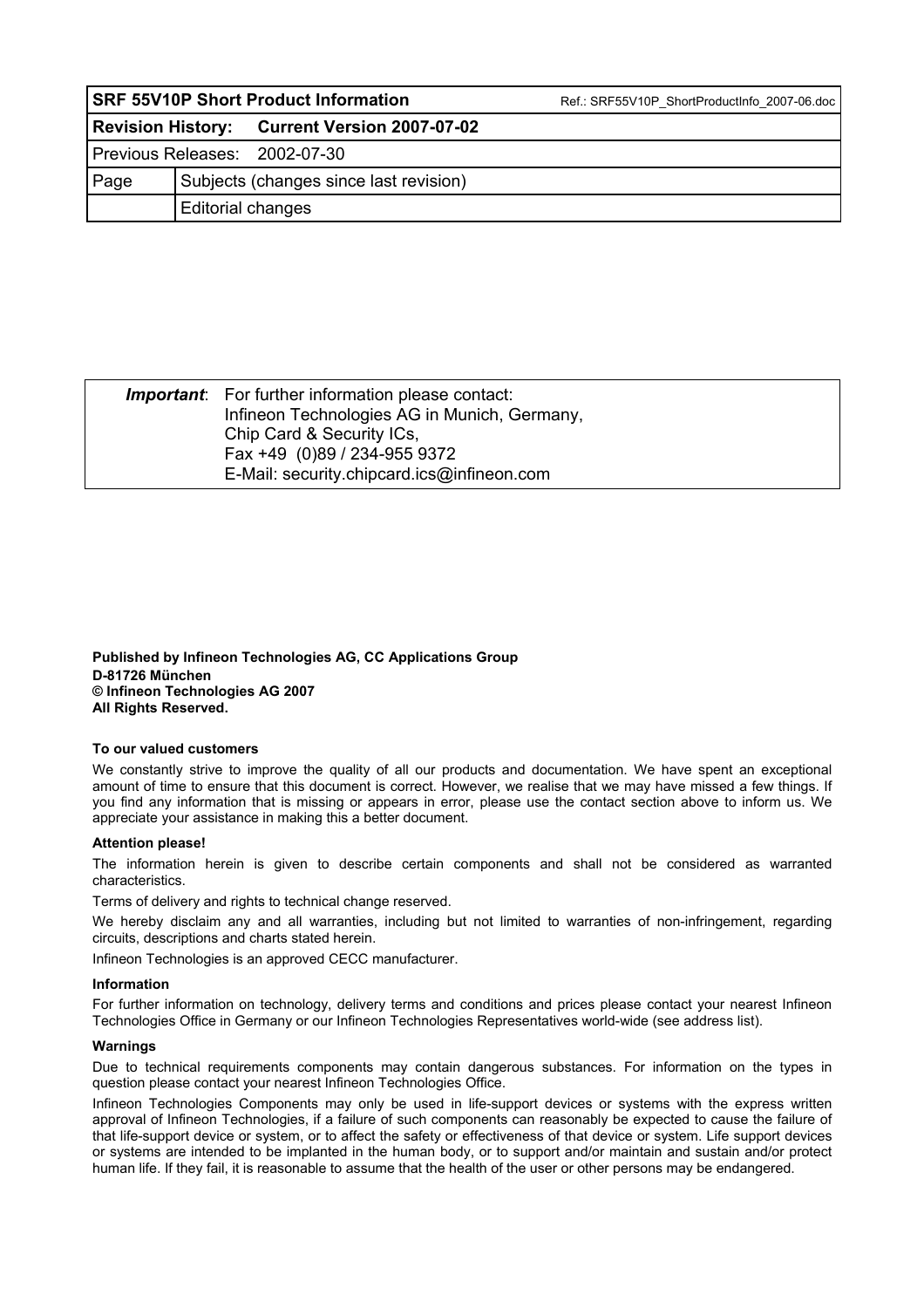

## **Intelligent 10 Kbit EEPROM with Contactless Interface (ISO/IEC 15693 and ISO/IEC 18000-3 mode 1)**

## **Features**

#### **Contactless Interface**

- Physical Interface and Anticollision compliant to ISO/IEC 15693 and ISO/IEC 18000-3 mode 1
	- contactless transmission of data and supply energy
	- carrier frequency: 13.56 MHz
	- data rate up to 26 kbit/s
	- anticollision with identification of up to 30 tags/sec
	- read / write distance up to 150 cm depending on reader antenna configuration

#### **10 Kbit EEPROM**

- ISO mode block organization of memory — up to 248 blocks of user memory (block size 4 bytes)
- Custom mode page organization of memory — up to 128 pages of user memory (page size 8 bytes)
- Unique chip identification number (UID)
- EEPROM programming time per block/page < 4 ms
- EEPROM endurance > 100,000 erase/write cycles<sup>1)</sup>
- Data retention > 10 years<sup>1)</sup>

#### **Value Counters: up to 65536** (value range from 0 to  $2^{16}$ -1)

- each page in the User Area is configurable as a Value Counter
- support of Anti-Tearing

#### **Electrical characteristics**

- ESD protection minimum 2 kV
- Ambient temperature  $-25$   $\dots$  +70°C (for the chip)

 $1)$ Values are temperature dependent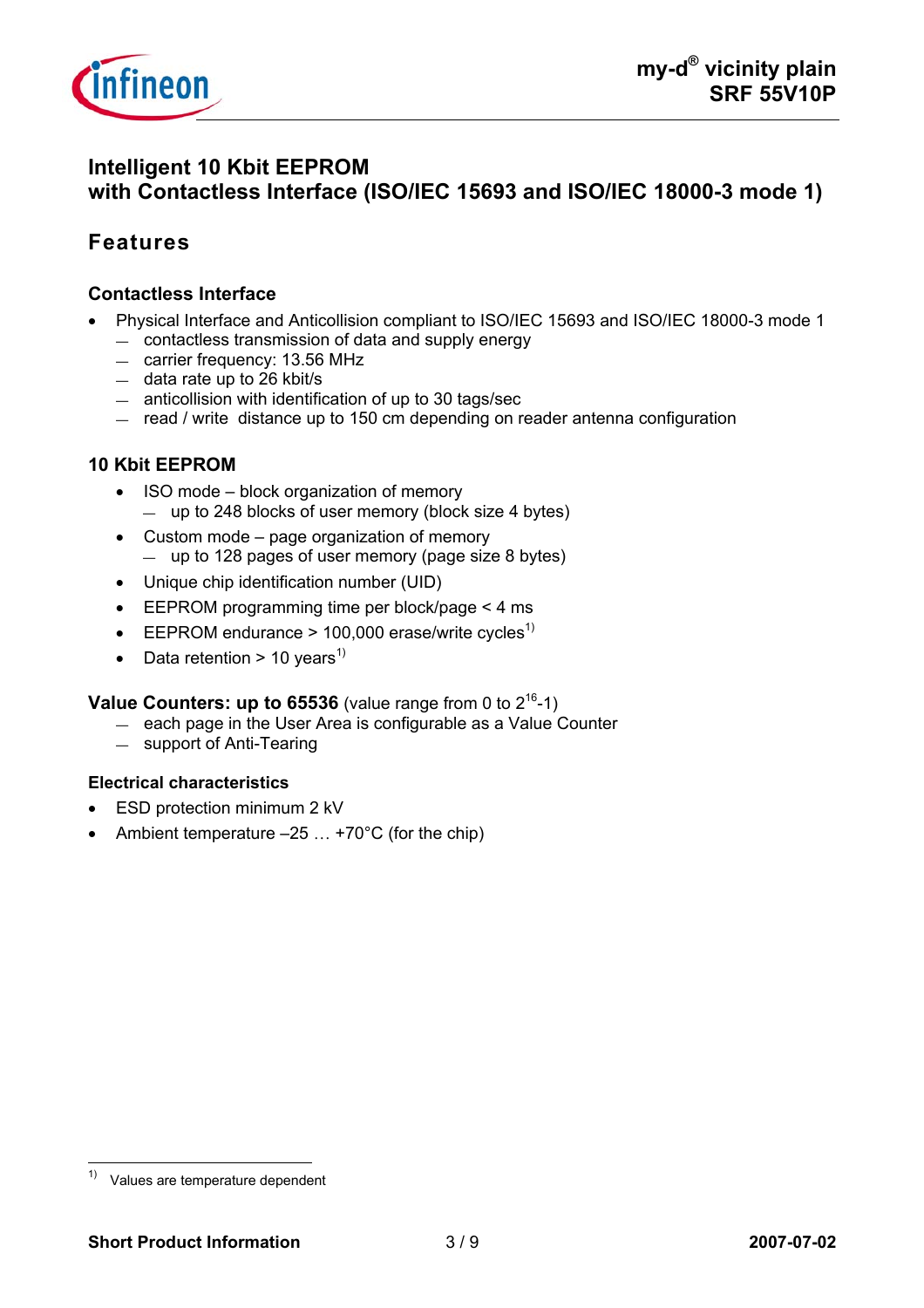

#### **Development Tool**

 $-$  my-d<sup>®</sup> Evaluation Kit including my-d<sup>®</sup> Manager Software

#### **1 Ordering and Packaging information**

#### **Table 1: Ordering Information**

| <b>Type</b>                                | Package <sup>1)</sup> | <b>Memory</b><br>User | Admin.    | <b>Pages</b> | <b>Ordering Code</b> |
|--------------------------------------------|-----------------------|-----------------------|-----------|--------------|----------------------|
| <b>SRF 55V10P C</b>                        | Sawn wafer            |                       | 256 bytes | 128          | SP000009362          |
| <b>SRF 55V10P NB</b>                       | NiAu bump wafer       | 1024 bytes            |           |              | SP000294241          |
| SRF 55V10P MFCC1 S-MFCC1-2-1 <sup>2)</sup> |                       |                       |           |              | SP000010035          |
| SRF 55V10P MCC2                            | <b>P-MCC2-2-1</b>     |                       |           |              | SP000009365          |

For more ordering information (wafer thickness and height of NiAu-Bump) please contact your local Infineon sales office.

#### **Pin Description**



#### **Figure 1: Pin Configuration Module Contactless Card – MFCC1 (top / bottom view)**



#### **Figure 2: Pin Configuration Module Contactless Card – MCC2 (top view)**

 $1)$ Available as a Module Flip Chip Contactless (MFCC1), Module Contactless Card (MCC) for embedding in plastic cards, as NiAu-bump version (NB) or as a die on sawn / unsawn wafer for customer packaging 2) FCoS™ Flip Chip on Substrate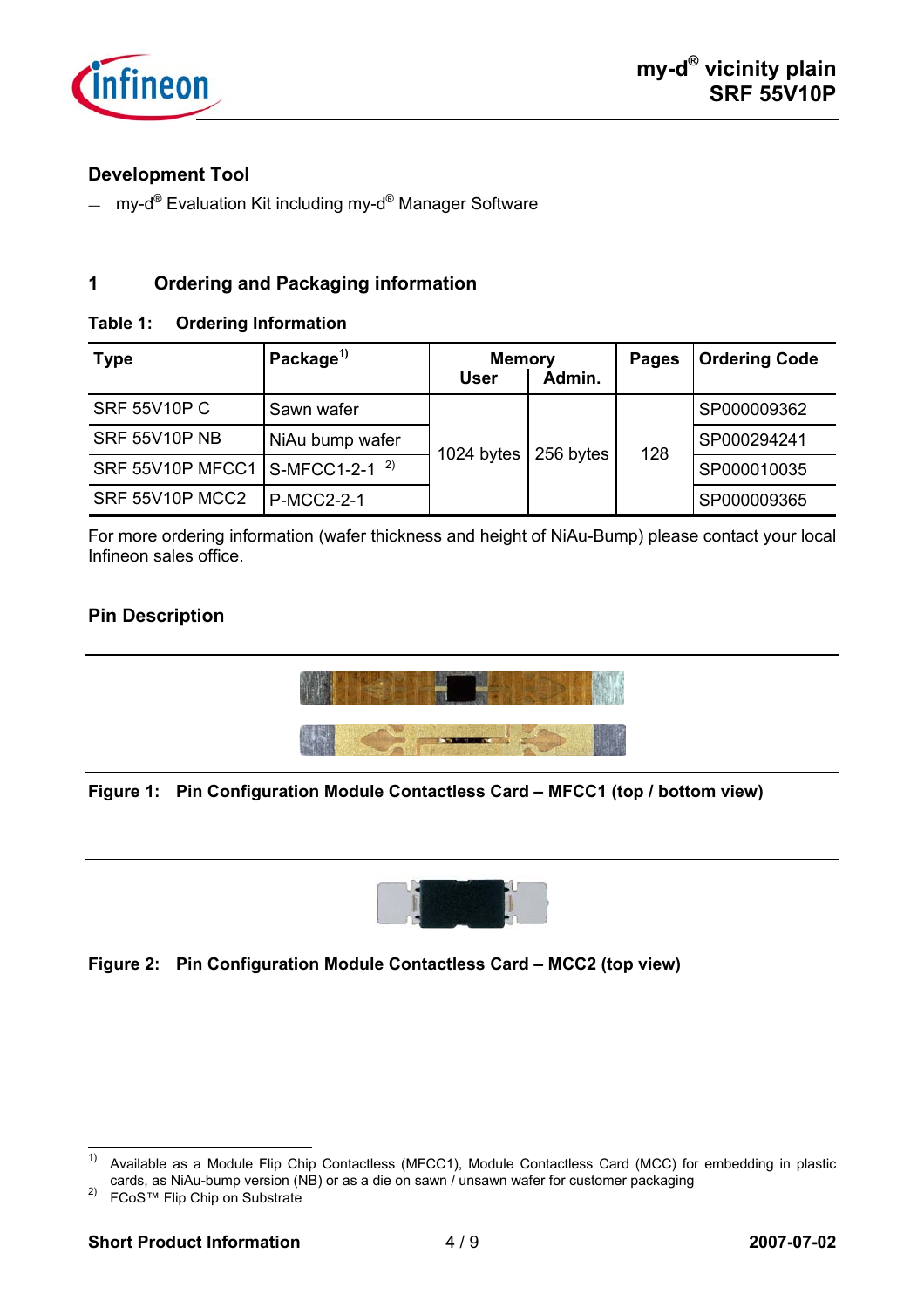



#### **Figure 3: Pad Configuration Die**

#### **Table 2 Pin Definitions and Functions**

| Symbol | <b>Function</b>    |
|--------|--------------------|
| $-k$   | Antenna connection |
| ĿВ     | Antenna connection |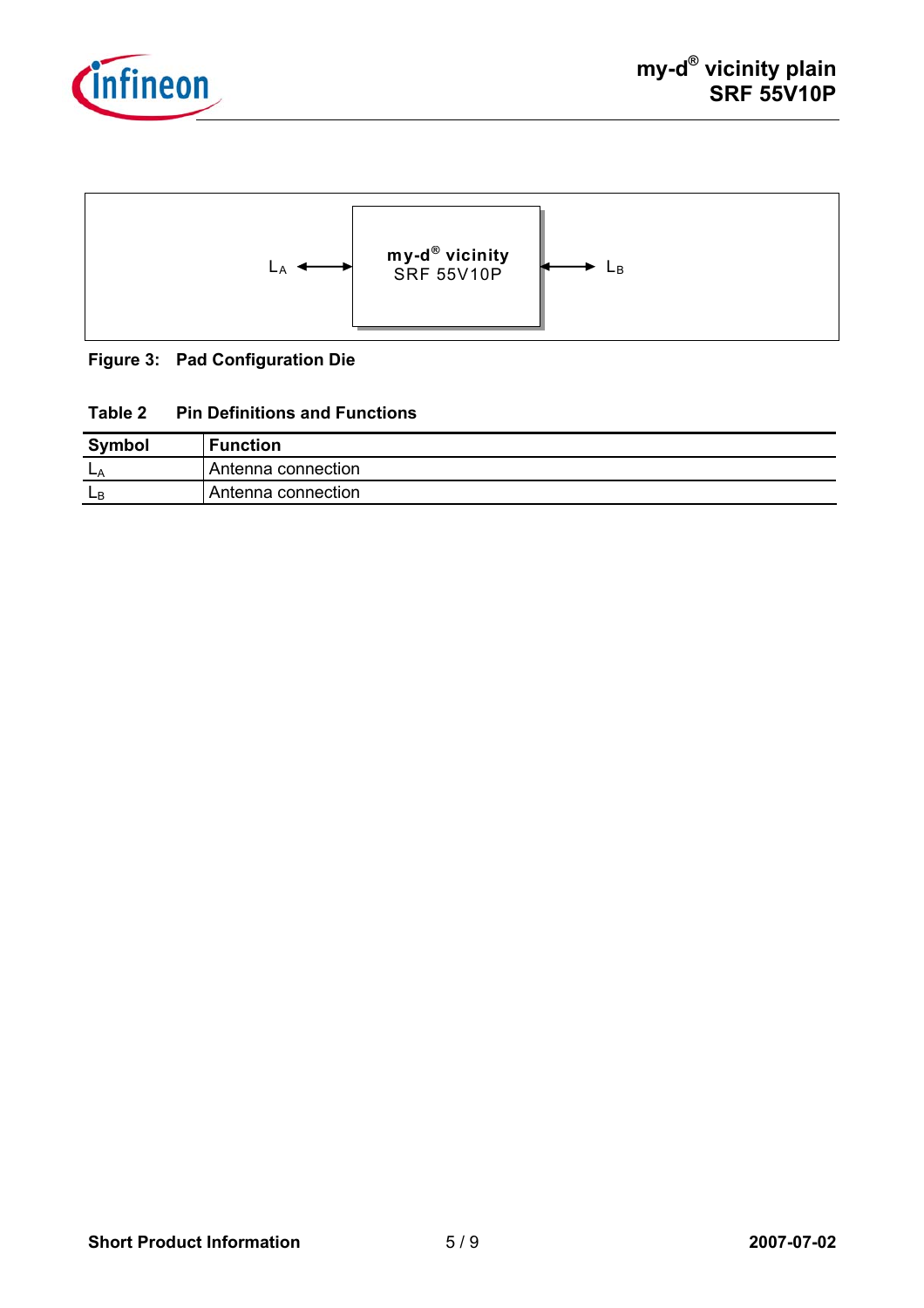

## **2 my-d® product family**

The my-d<sup>®</sup> products are designed to meet increased demands for security and design flexibility. The family of contactless memory my-d® supplies the user with different memory sizes and incorporates security features to enable considerable flexibility in the application design.

The functional architecture, meaning the memory organisation and authentication of my-d<sup>®</sup> products is the same for both, my-d® proximity (ISO/IEC 14443) and my-d® vicinity (ISO/IEC 18000-3 mode 1 or ISO/IEC 15693). This eases the system design and allows simple adaptation between applications.

All my- $d^{\circ}$  products are available in plain mode with open memory access and in secure mode with memory access controlled by authentication procedures.

Flexible controls within the my-d ICs start with plain mode operation and individual page locking for more complex applications various settings in secure mode can be set for multi user / multi application configurations.

In secure mode a cryptographic algorithm based on 64-bit key is available. Mutual authentication, message authentication codes (MAC) and customized access conditions protect the memory against unauthorized access. Configurable value counters featuring anti-tearing functionality are suitable for value token applications, such as limited use transportation tickets.

Architectural interoperability of all my- $d^{\circledast}$  products enables an easy migration from simple to more demanding applications.

In addition, the my-d<sup>®</sup> light (ISO/IEC 18000-3 mode 1 or ISO/IEC 15693) is part of the my-d<sup>®</sup> family. Its optimized command set and memory expands the range of applications to cost sensitive segments.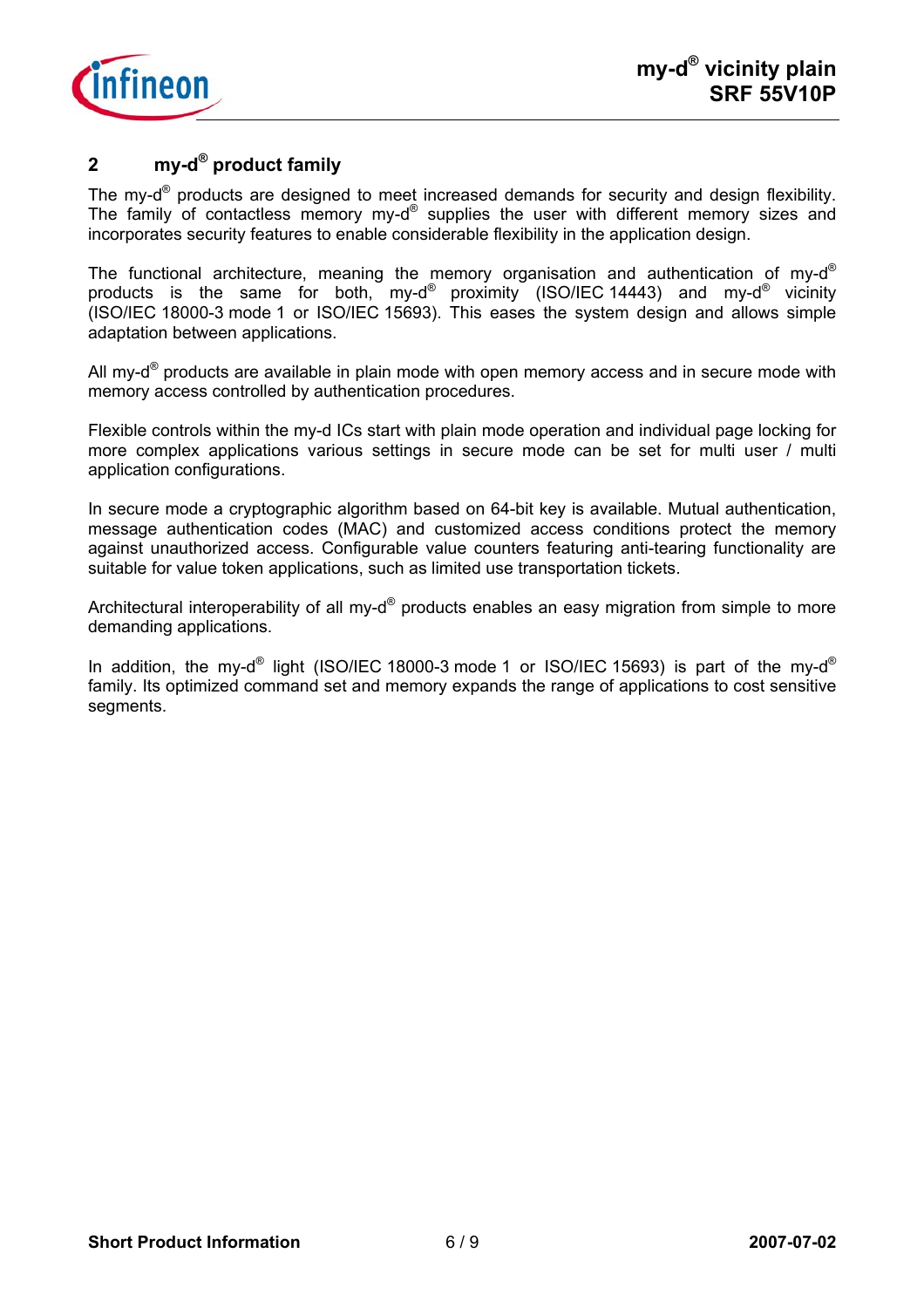

## **3 SRF 55V10P my-d® vicinity plain**

All my-d<sup>®</sup> vicinity products comply with ISO/IEC 18000-3 mode 1 or ISO/IEC 15693 standards for contactless vicinity smart cards. The power supply and data are transferred to the my-d® products via an antenna. The my-d® vicinity is designed to communicate within the operating distance of up to 1.5m depending on appropriate reader antenna configurations.

#### **3.1 Circuit Description**

The my-d® vicinity is made up of an EEPROM memory unit, an analog interface for contactless energy and data transmission and a control unit.



**Figure 4: Block diagram of the my-d® vicinity plain** 

#### • **Analog Contactless Interface:**

The Analog Contactless Interface comprises the voltage rectifier, voltage regulator and system clock to supply the IC with appropriate power. Additionally the data stream is modulated and demodulated.

#### • **Operational mode**

The access to the memory depends on the actual mode of the my- $d^{\circledast}$  vicinity. The memory is accessed according to plain or secure mode after the VICC is selected.

#### • **Memory Unit**

The Memory Unit consists of 1280 bytes organised in 128 pages each of 8 user and 2 administration bytes.

#### • **Control Unit**

The Control Unit decodes and executes all commands. Additionally the control unit is responsible for the correct anticollision flow.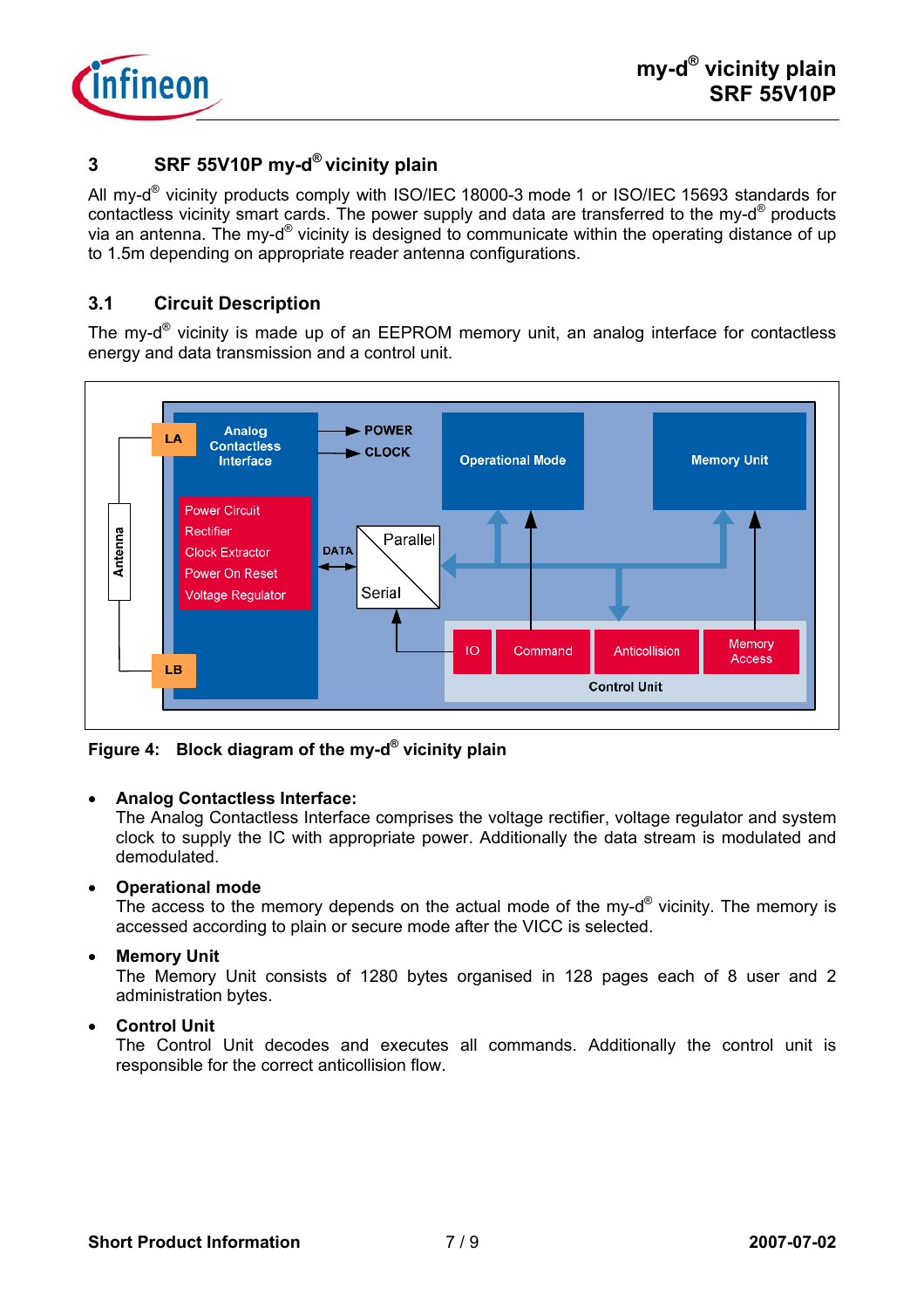

#### **3.2 Memory Principle**

The User Memory is built up with up to 248 blocks of 4 bytes each. Individual block locking allows the user to protect the stored data.

The service area contains the UID and manufacturer data. The service area cannot be changed.

**Figure 5: Memory principle of my-d® SRF 55V10P**